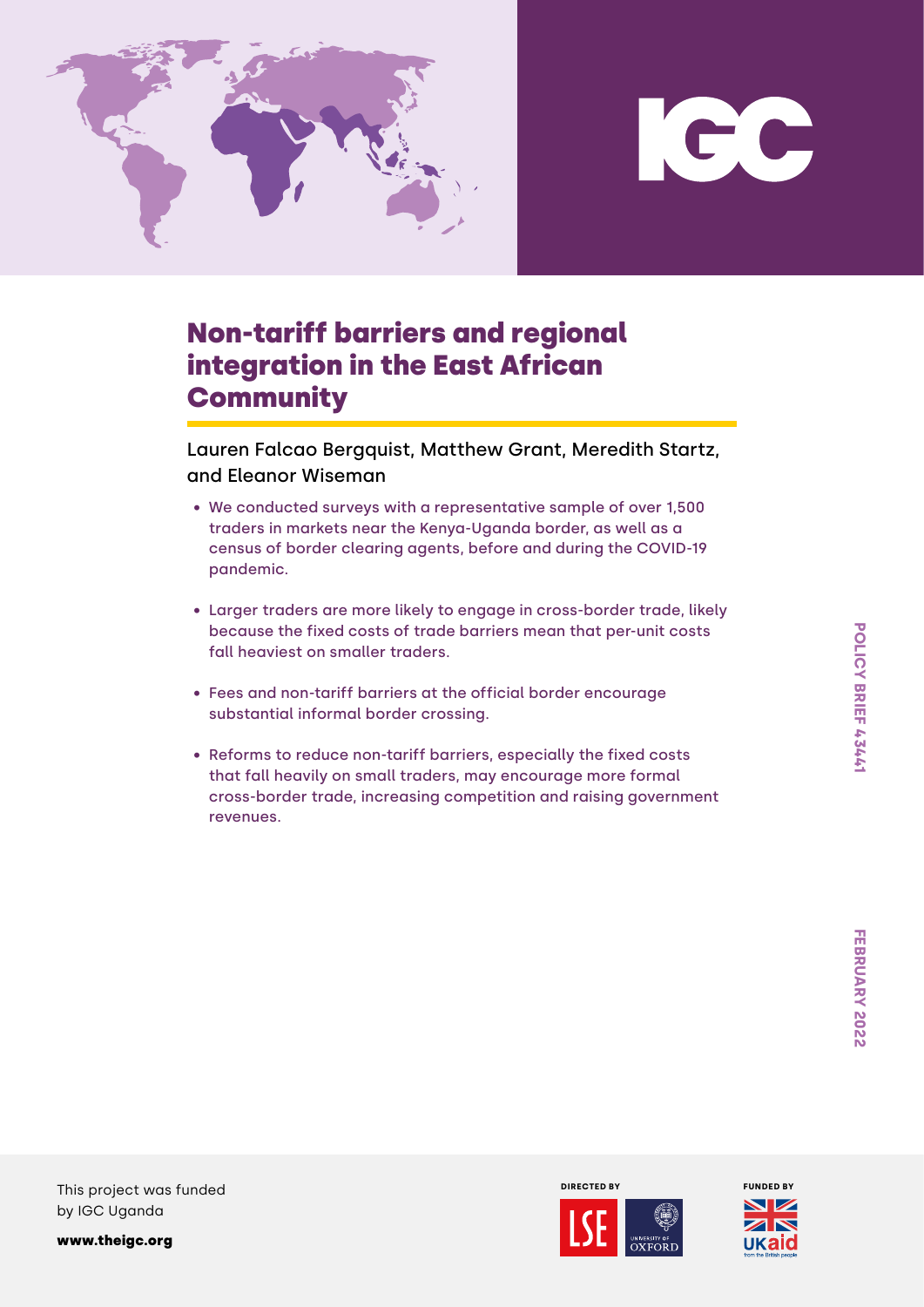## Introduction

In recent years, the East African Community (EAC) has instituted several changes in regional trade policy. These include the introduction of a common market, the One Stop Border Post (OSBP) procedures, and the single-window policy, a simplified trade regime clearance procedure for small traders. These reforms are generally targeted at simplifying the process of clearing the border, with a goal of reducing non-tariff barriers (NTBs) and facilitating greater trade within the region.

NTBs may be particularly prohibitive to small traders, as the hassle and costs of clearing the border may not be worth the profit they would make from trading small volumes of goods. This can have two effects. First, it may unintentionally concentrate market power at the border, which can influence the degree of competition in domestic markets within each country. Second, it may encourage small traders in particular to engage in informal or illegal border crossing, which not only reduces formal customs revenues, but also requires traders themselves to incur the additional costs and risk of informal trade.

This brief presents lessons learned from two studies that investigate trade, NTBs, and informality within the EAC, with a particular focus on goods traded between Kenya and Uganda.

# Overview of the research

In the first study (Bergquist, Grant, and Startz 2021), we collected surveys from 518 agricultural traders located in Kenyan markets within 30 kms of the Kenya-Uganda border (primarily the Malaba and Busia border crossing points). A majority of traders found in these markets are small and medium size, transporting foods by foot, bicycle, motor- bikes, or small carts. Some traders moved goods only within Kenya (domestic traders) and others moved goods across the border (international traders, who primarily import goods from Uganda into Kenya). We complemented this data with surveys of 77 clearing agencies that have emerged to help traders navigate this border clearing process. We surveyed both officially registered agencies and unregistered freelance or "briefcase" agents. In these surveys, we asked both traders and agencies about their revenues and costs, barriers faced during crossborder operations, and the kind of services the clearing agents offer in an attempt to mitigate these barriers.

In the second study (Wiseman 2021), we collected high frequency data from a representative sample of 1,100 small-scale traders located in Kenyan markets situated within 40 kms of the Kenya-Uganda border. This project focuses on traders who either trade agricultural goods (grains, vegetables, fruit, fish) or shoes and clothing. Traders either trade domestically (45 % of traders at baseline) or cross the border to source their goods in Uganda (cross border traders - 55 % of the sample at baseline) through official or informal border crossings. The panel includes over 15 rounds of surveys from February 2020 to the end of 2021, including a period where trade restrictions were imposed in response to the COVID-19 pandemic. The project takes advantage of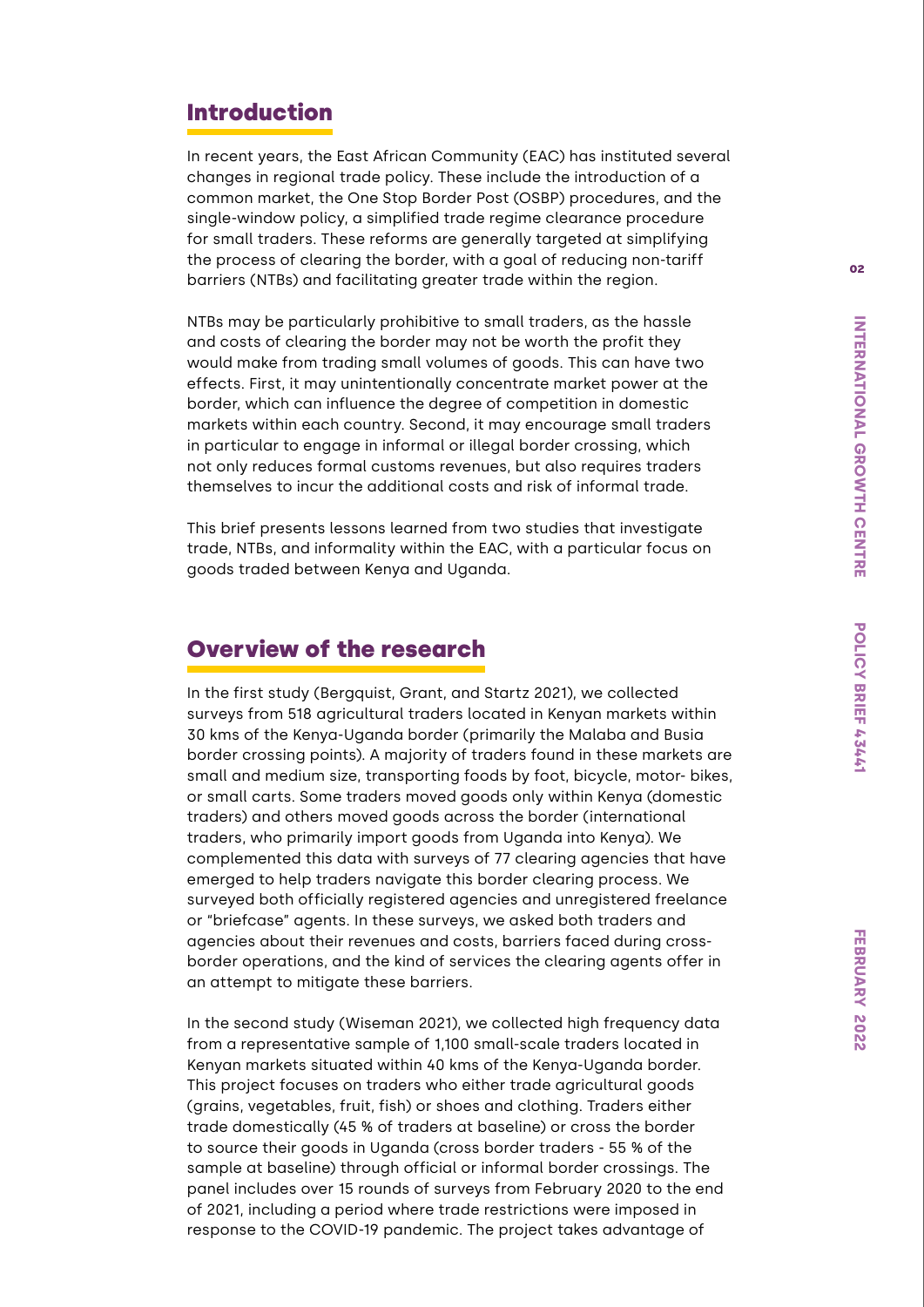this large shock to reveal behaviours about traders and gain insights into how traders and markets adapt. The findings outlined here focus on February 2020 to February 2021**<sup>1</sup>** .

### Finding 1: Larger traders are more likely to engage in cross-border trade

About 69% of traders in our sample have engaged in cross border trade at least once in the past year, while 31% are purely domestic traders. We find that those who engage in cross-border trade tend to be younger and located closer to the border, though we find no differences by gender or access to cell phones (perhaps because access is fairly ubiquitous). Most starkly, we find that traders who engage in cross-border trader tend to be larger, in terms of both revenues and profits. For example, cross-border traders



#### **Figure 1: Cross border traders are larger**

Note: The p-values for a t-test of difference in means are 0.051 for Yearly revenues and 0.014 for Yearly profits.

### Finding 2: Trade barriers fall heaviest on small traders

What explains the fact that larger traders are more likely to engage in cross-border trade? We find evidence of economies of scale in both transport and border crossing costs. Table 1 summarises the processes at the official border crossing for cereals, as reported by our interview subjects. The top panel describes each step, along with the time and fees associated with completing that step. The bottom panel presents, for each mode of crossing the border, which steps are required. Note that the process for clearing goods at the official border crossing can

<sup>1</sup> 1A RCT focused on the role of information in reducing trade costs was carried out in April 2021.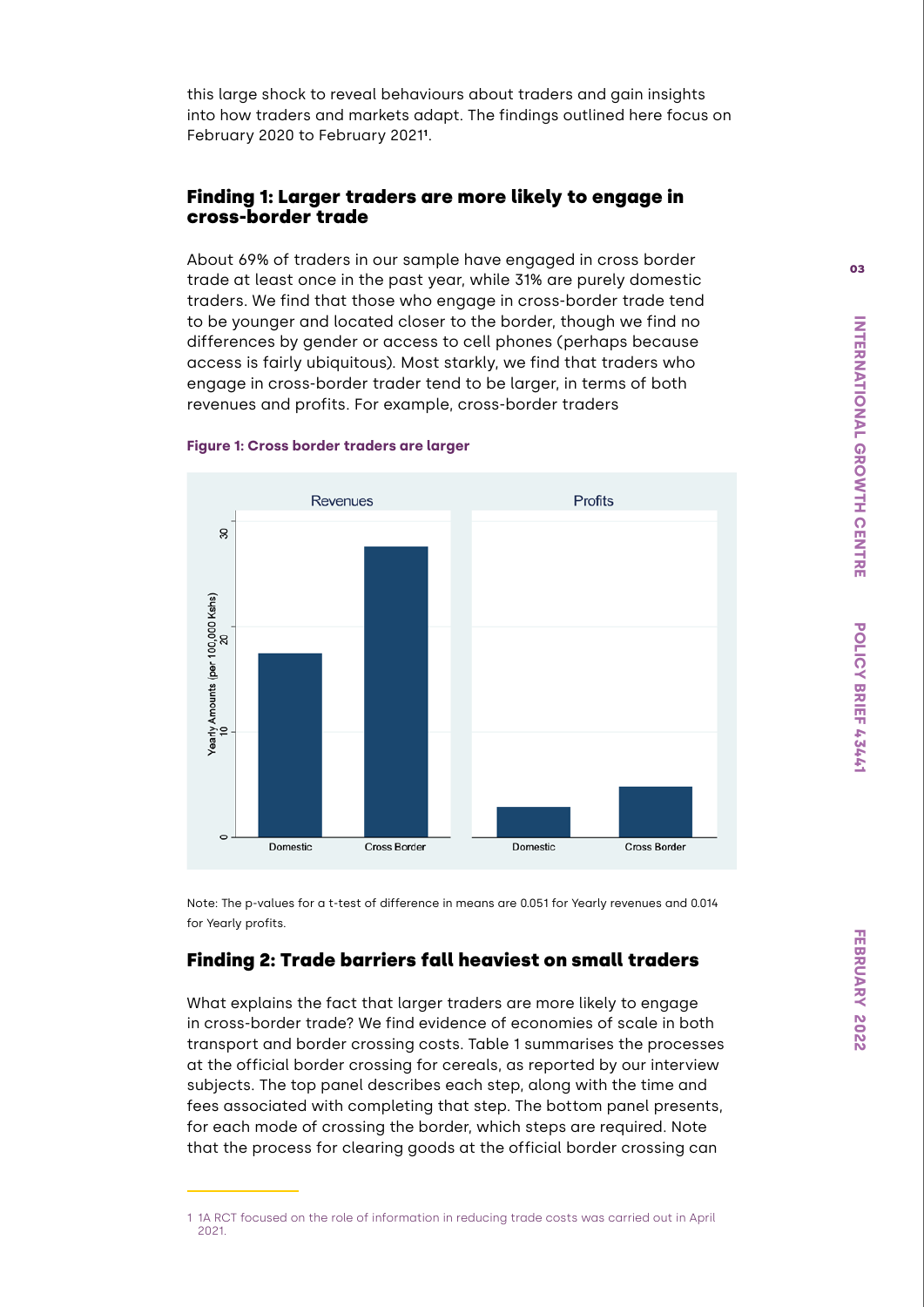#### **Table 1: Process for clearing the border**

| <b>Steps</b>                                                                                                                    | <b>Contract</b><br>clearing agent                                                     | <b>Obtain</b><br>passed<br>clearance<br>entry      | <b>Obtain EAC</b><br>simplified<br>certificate<br>of origin | <b>Obtain</b><br>exit<br>note | <b>Obtain</b><br><b>KEPHIS</b><br>release                            | <b>Obtain National</b><br><b>Biosafety</b><br><b>Authority</b><br>release | <b>Obtain port</b><br>health/public<br>health services<br>release | <b>Obtain</b><br><b>KEBs</b><br>release | <b>Obtain</b><br><b>KRA</b><br>release | <b>Obtain</b><br><b>KRA final</b><br>release | <b>Agency follow</b><br>up on bond |
|---------------------------------------------------------------------------------------------------------------------------------|---------------------------------------------------------------------------------------|----------------------------------------------------|-------------------------------------------------------------|-------------------------------|----------------------------------------------------------------------|---------------------------------------------------------------------------|-------------------------------------------------------------------|-----------------------------------------|----------------------------------------|----------------------------------------------|------------------------------------|
| <b>Duration</b>                                                                                                                 | Depends on<br>negotiations                                                            | 1-2 Days                                           | 5 mins max                                                  | 5 mins<br>max                 | 10-30 mins                                                           | 10-30 mins                                                                | 10-30 mins                                                        | 5-20 mins                               | 5-30 mins                              | 5-10 mins                                    | $1-2$ days                         |
| Fees (Ksh)                                                                                                                      | 2000<br>commission<br>for agent<br>(negotiable).<br>Client pays all<br>other expenses | 10,000<br>$-15,000$<br>(bulk)<br>8,000<br>(single) | 10 (purchase<br>a copy of the<br>form)                      | $\mathsf 0$                   | $22.5$ for $>$<br>10,000 90Kg<br>bags<br>42 for <10,000<br>90Kg bags | 1,000 (flat<br>statutory fee)                                             | 1,000 (flat<br>statutory fee)                                     | 6,200 (flat<br>statutory<br>fee)        | Fees: 0                                | Fees: 0                                      | Fees: 0                            |
| Mode of clearing the border                                                                                                     |                                                                                       |                                                    |                                                             |                               |                                                                      |                                                                           |                                                                   |                                         |                                        |                                              |                                    |
| Indirect<br>assessment<br>using clearing<br>agent (>USD<br>2,000)                                                               | Yes                                                                                   | Yes                                                | Yes                                                         | Yes                           | Yes                                                                  | Yes                                                                       | Yes                                                               | Yes                                     | Yes                                    | Yes                                          | No                                 |
| <b>Direct</b><br>assessment (<<br>USD 2,000)                                                                                    | <b>No</b>                                                                             | No                                                 | Yes                                                         | Yes                           | Yes                                                                  | Yes                                                                       | Yes                                                               | Yes                                     | Yes                                    | Yes                                          | <b>No</b>                          |
| <b>Mamas/Bicycle</b><br><b>Boda Bodas</b><br><b>Aaggregating</b>                                                                | Yes                                                                                   | Yes                                                | No                                                          | Yes                           | Yes                                                                  | Yes                                                                       | Yes                                                               | Yes                                     | Yes                                    | Yes                                          | No                                 |
| <b>Mamas/Bicycle</b><br><b>Boda Bodas to</b><br><b>Busia kenya</b><br>(N.B pay about<br>65 Ksh per bag<br>to police as<br>bribe | No                                                                                    | No                                                 | No                                                          | No                            | No                                                                   | No                                                                        | No                                                                | No                                      | No                                     | No                                           | No                                 |
| Transit                                                                                                                         | Yes                                                                                   | Yes                                                | <b>No</b>                                                   | Yes                           | <b>No</b>                                                            | <b>No</b>                                                                 | <b>No</b>                                                         | No                                      | Yes                                    | Yes                                          | Yes                                |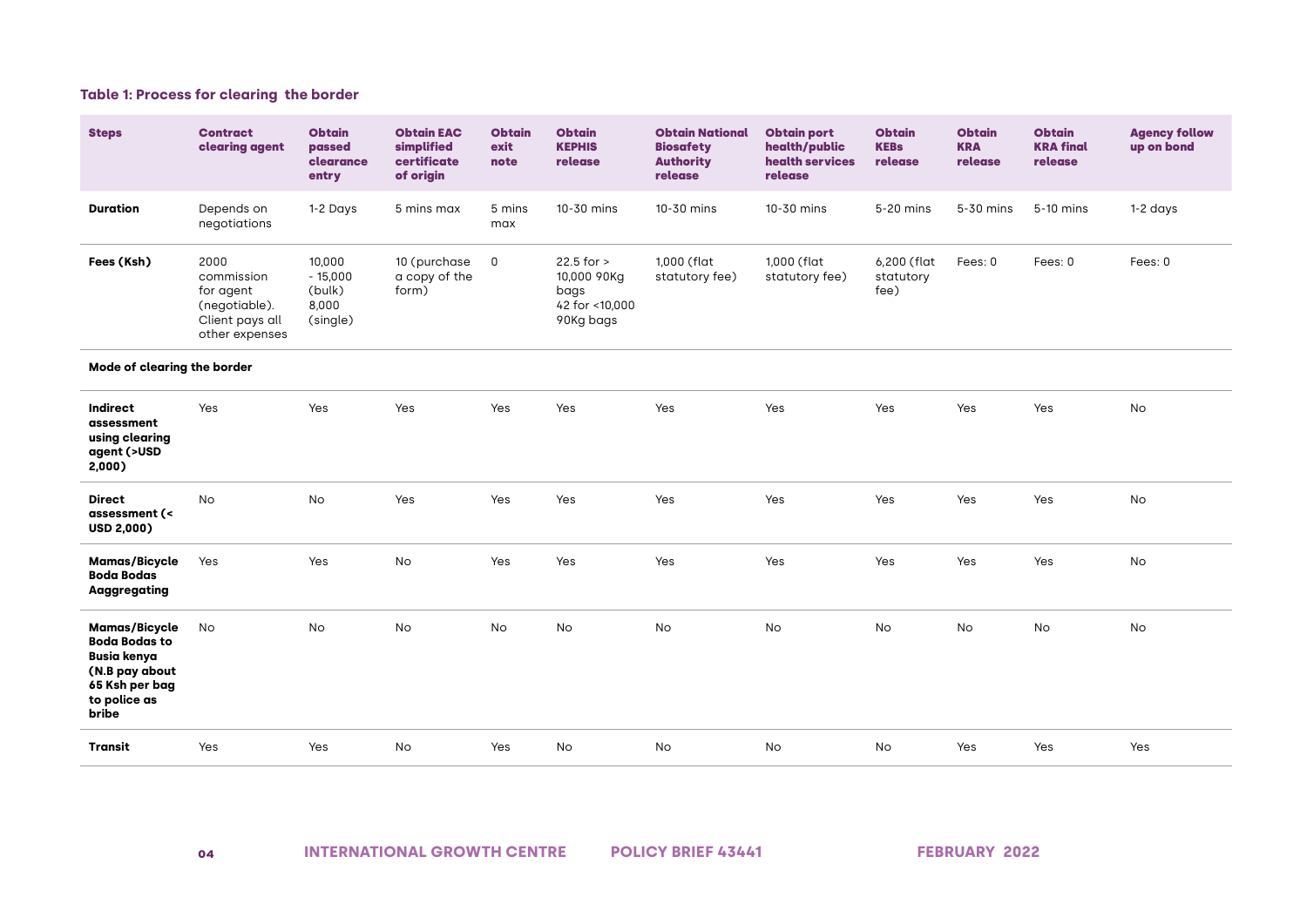be done by either the trader or an agent. For goods worth more than \$2,000, the trader must use a registered clearing agent. For goods under \$2,000, there are several options for the trader. The trader can clear the goods by himself or using an agent (a process called "direct assessment"). Alternatively, a good number of small traders choose to carry their goods on bicycles ("boda bodas") either to aggregate on the other side of the border or to sell as retail directly in the border town of Busia, Kenya.

Border costs appear to be small relative to other costs such as purchasing stock and transportation, although they are larger with respect to profit margins. Tariffs and taxes account for less than 1% of total costs. Other related costs, including corruption and/or border facilitation fees, account for less than 1% as well.

However, we do see that these costs fall disproportionately on smaller traders. Many of these costs are "fixed costs," which do not scale with the volume traded, and which may therefore be prohibitive for smaller traders. There are also advantages for larger traders when working with agencies to facilitate trade, as these agencies offer dis- counted pricing for large quantities traded. For maize, for example, the average agency charges 82 KSh per bag to facilitate the crossing of 60 bags, 41 KSh per bag for transactions of 120 bags, and 16 KSh per bag for transactions of 300 bags. Therefore, on a per unit basis, the cost of border crossing falls heaviest on smaller traders.

### Finding 3: Fees and barriers at the border encourage informal border crossing

Informal trade is very common. Out of the 69% who are cross-border traders, 25% of them mainly cross the official border while 75% prefer using the non-official border crossings. In addition to avoiding official fees such as taxes and tariffs, informal crossing points also offer the benefits of reduced non-tariff barriers, including shorter waiter times and less frequent good confiscation (though many crossing at informal points do pay a "facilitation fee" to local police), as shown in Figure 3.

Who engages in informal cross-border trade? Those who reside close to the border are more likely to engage in informal border crossing, but we see no significant differences by gender or years of experience. The largest traders use office border crossings, while medium and small traders often avoid barriers at the border by using informal crossings.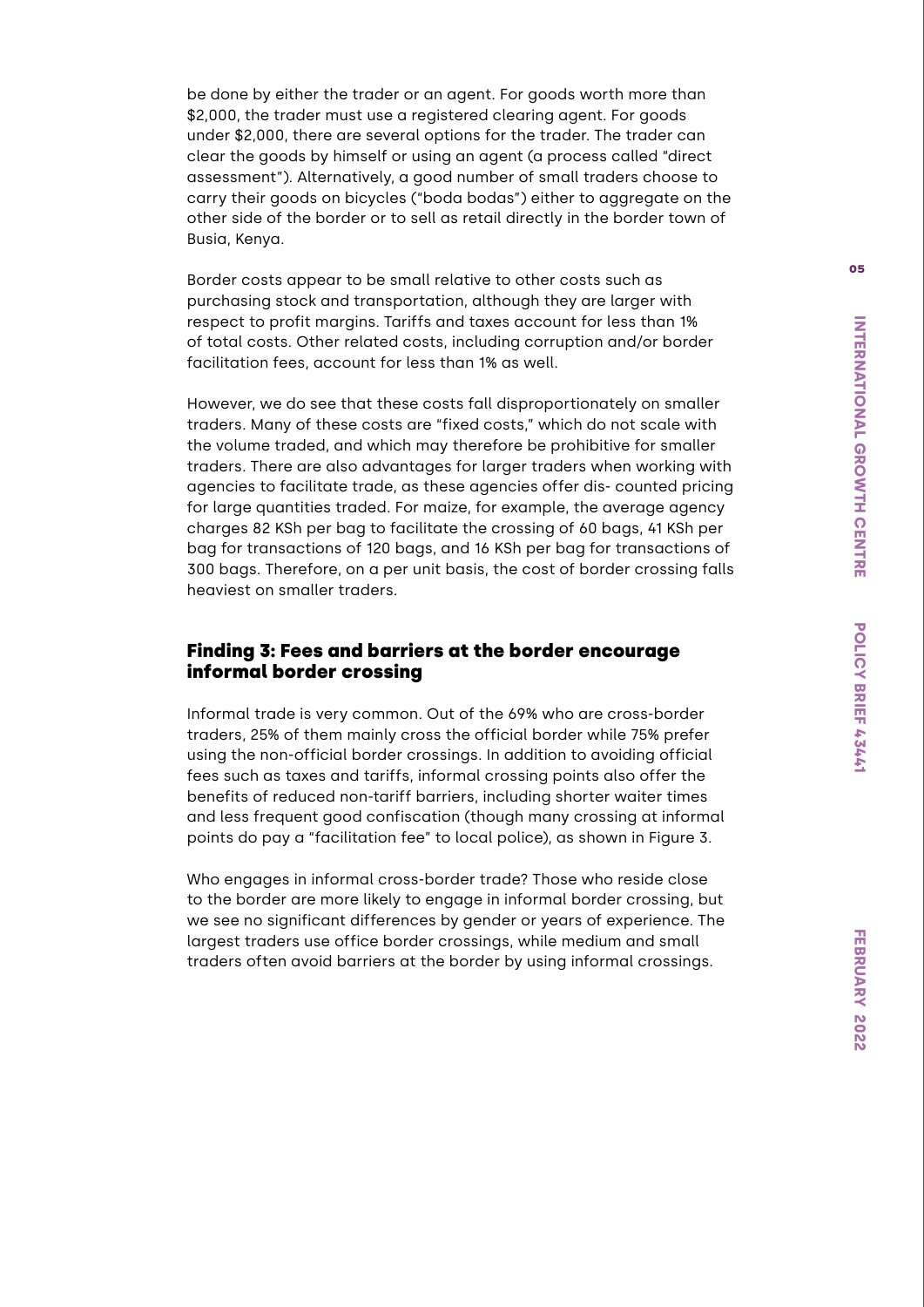



Note: The p-values for a t-test of difference in means are 0.257 for Confiscated goods, 0.110 for Temporarily confiscated goods, 0.008 for Waiting times and 0.120 for Bribes

#### Finding 4: Pandemic-related trade restrictions had different effects on different types of traders

Small-scale traders could no longer cross the official border due to the closure imposed between April and October 2020. This affected traders and forced over 20% of traders to shut down their business. Sales and profits also suffered during the first few months of the restrictions with average sales falling by 37% and profits by 54%. For most traders, the shut-down was short term and traders recovered within a few months. Indeed, by the end of 2020, 90% of traders in the sample report being in business.

Traders are differentially affected by these trade restrictions. For example, traders' decline in profits disproportionately affected women who continue to have lower profits and recover more slowly than men, despite the fact that women are more likely to stay in business.

Variations in resilience also rely on traders' ability to find new supply chains and/or new trade routes. The closure of the official border creates a significant disruption for cross border traders' supply chains as they can no longer reach international suppliers. Whereas 55% of traders were cross-border traders in February 2020, only 6% remain in April and 15% in November 2020 (Panel a of Figure 4). This shift, however, is not due to cross-border traders going out of business, but instead from switching to domestic suppliers. Despite having to find new suppliers, cross-border traders (CB) are less likely to be out of business compared to domestic traders (Panel b of Figure 4) as they switch todomestic suppliers, potentially crowding out initial domestic traders.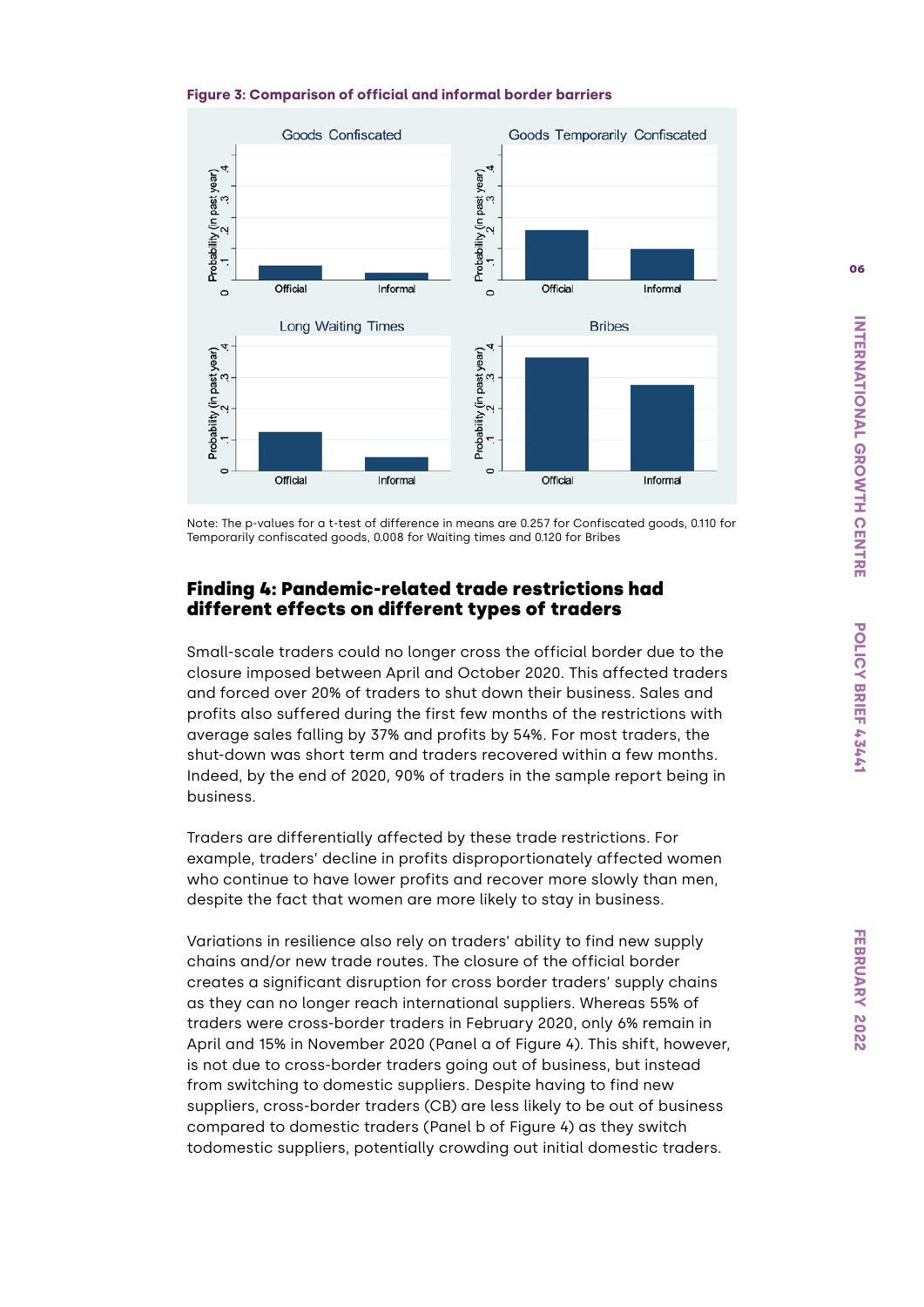#### **Figure 4: Cross border traders are less likely to be out of business as they switch to domestic suppliers**

A) Significant drop in cross border traders



B) Cross border traders are less likely to be out of business



#### Finding 5: There are large inter-dependencies between formal and informal trade

A majority of cross border traders in the sample at baseline (63%) used informal routes, usually located on either side of the official border post. This allows them to avoid taxes and tariffs, quality control, and other bureaucracy required at the official border posts. Trading through informal routes, however, doesn't eliminate all border costs. Police officials have strategically positioned themselves at the main informal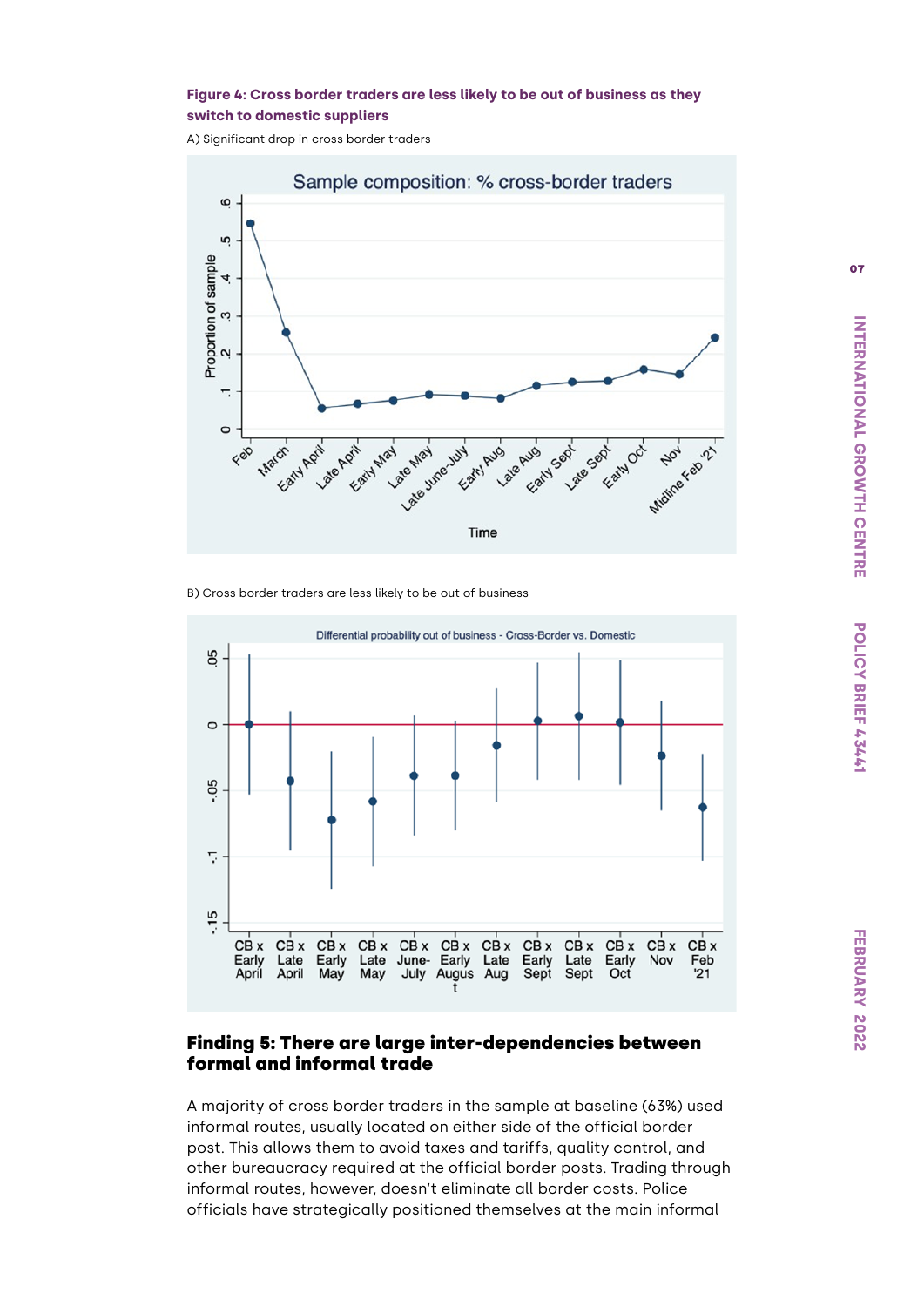crossings to collect bribes against passage. Bribes paid vary by quantity of goods transported, by type of goods, as well as by trader.

After the closure of the official border crossing, traders who opt to continue to cross the border switch to informal border crossings. Figure 5 shows that traders rely increasingly on informal trade routes: informal border crossings were used 1.8 times more com- pared to official border crossings at baseline, compared to 6 times during the closure of the official border. The pattern for trade flows is similar. Informal trade enables some cross-border trade to continue, despite border restrictions. The increased reliance on in- formal trade due to the closure of the formal crossing can be related to an elasticity of informal trade with respect to formal tariffs: changes in border costs at the formal border will not only have consequences on formal trade flows but also affect informal trade.



#### **Figure 5: Formal vs Informal border use: cross border sample**

There is also evidence of inter-dependencies in the costs incurred along formal and informal trade routes. Closure of the official border not only pushed traders toward informal crossings, but also affected the costs of using them. Costs at informal border crossings take the form of bribes. The incidence of harassment increased from 3% to 30% after the border closure, the incidence of corruption increased from 6% to 38%, and the level of bribes more than a doubled. With the closure of the official border crossing, traders lose one of their main outside options, increasing the police's bargaining power to request higher bribes, more often (Figure 6 ).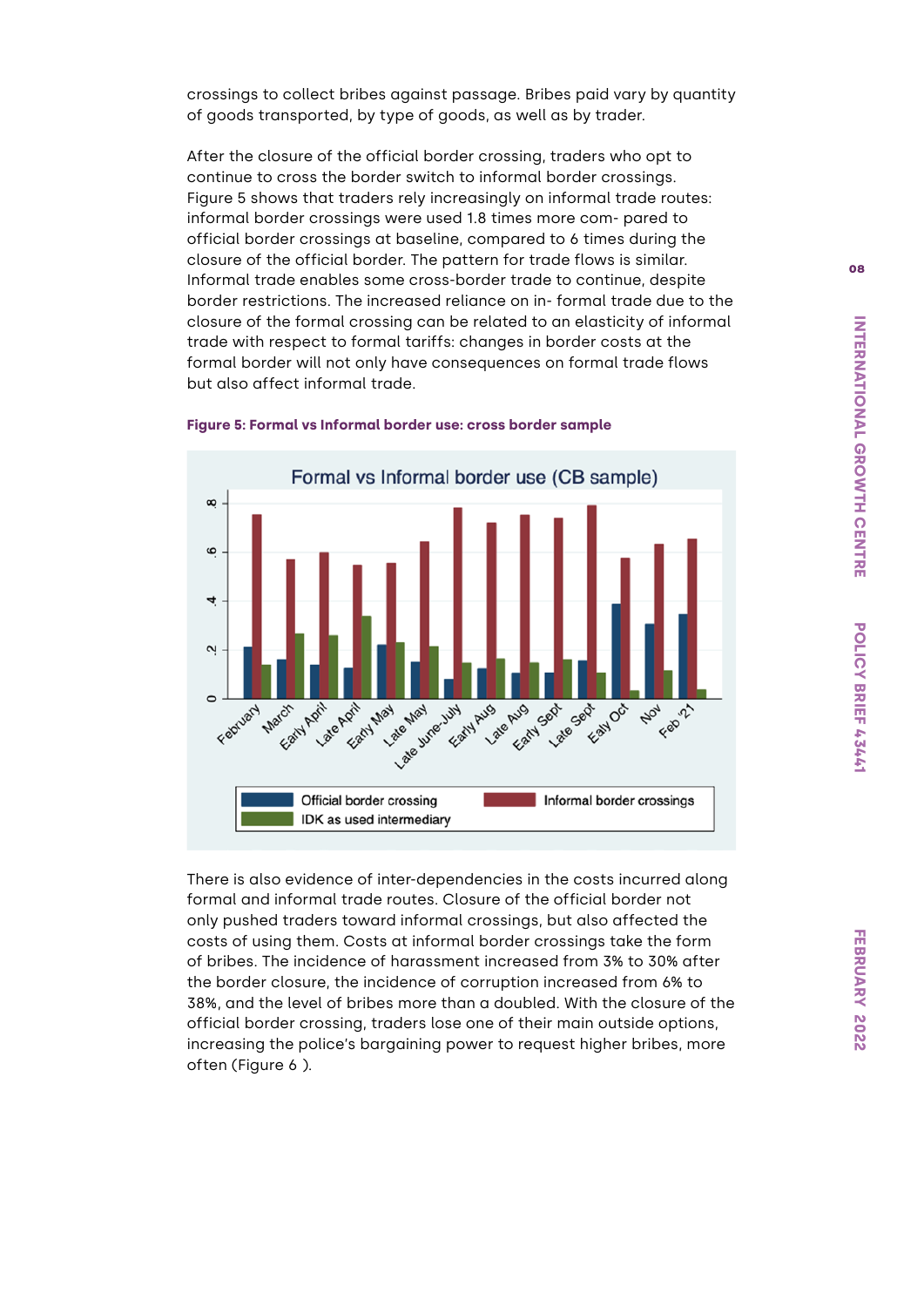



# Policy implications

• Targeting NTB policies at smaller traders – or simply reducing the fixed costs associated with border-crossings – may encourage greater entry by smaller traders into international trade

We see that it is the larger actors who engage in cross-border trade. Consistent with this, we see evidence of the existence of fixed costs associated with border crossing. This suggests that policy reforms designed to lower the fixed costs associating with crossing the border have the potential to increase entry by smaller traders into cross-border trade, which might in turn increase competition among these traders.

Several such policies have been implemented in recent years. For example, the Simplified Certificate of Origin is a trade facilitation document that was introduced in 2007 for clearance of goods that have been grown or produced in the EAC partner states and whose value is less than USD 2,000. In the EAC, 370 products currently qualify for clearance through the simplified certificate of origin. Reforms such as these may be useful in offsetting the disproportionate burden of the fixed costs of border crossing that otherwise falls heavily on small traders.

• Reducing NTBs may encourage greater formal border crossing and therefore raise government revenues

Unnecessarily complex or inefficient border policies may discourage cross-border trade or push those who do engage in this trade into informality. Both represent losses to potential government revenue.